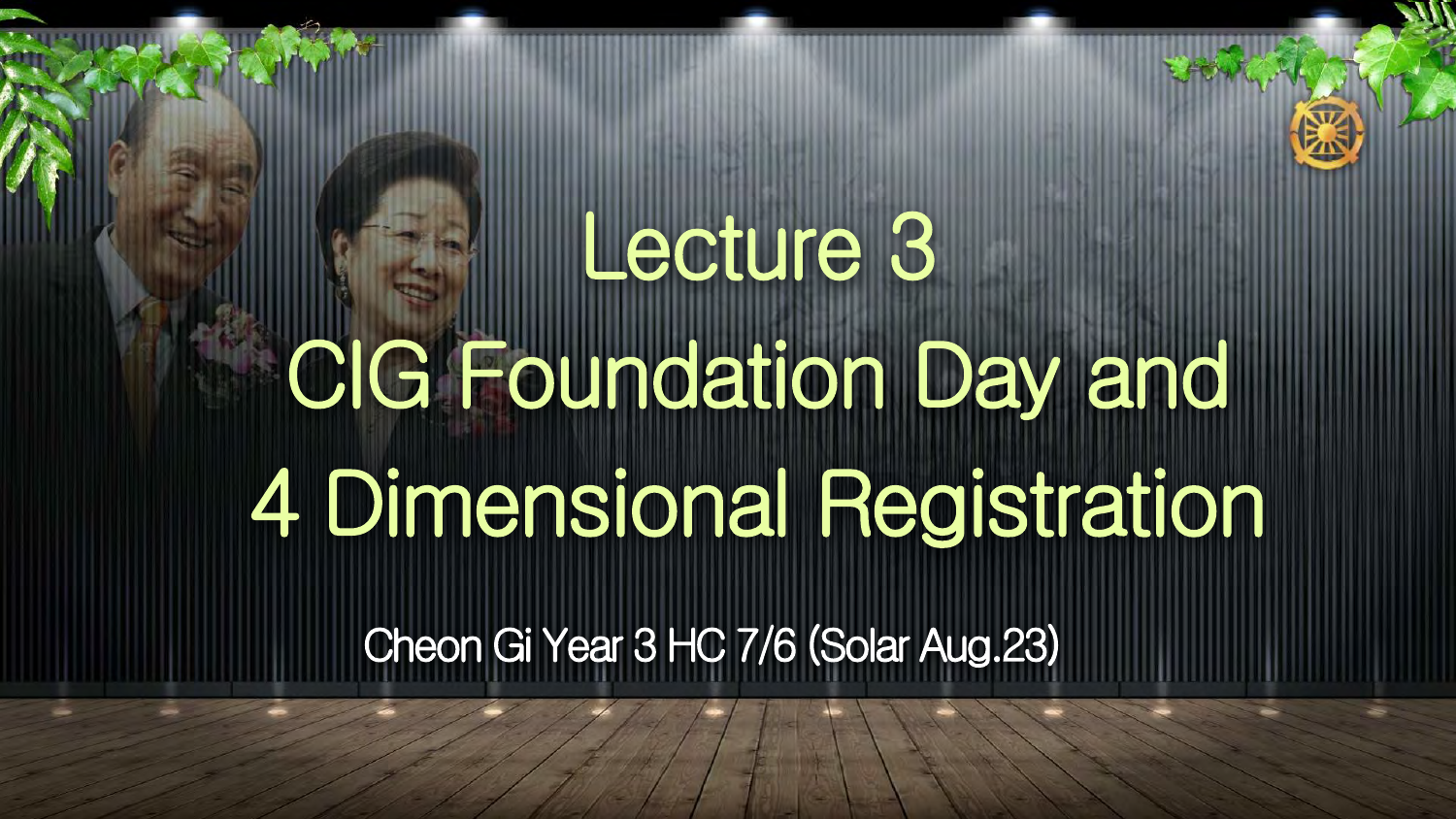## I. Introduction

## A. Foundation Day and God's Holy Wedding (2012.1.13)

- 1. God's Holy Wedding (2012.1.12)
- 2. Re-blessing of blessed families: God's marriage registration
	- a. Birth registration as God's direct children in the Cain realm
- b. Marriage registration through God's blessing at perfection level of perfection stage 3. God's coronation ceremony: Era of God's Direct Dominion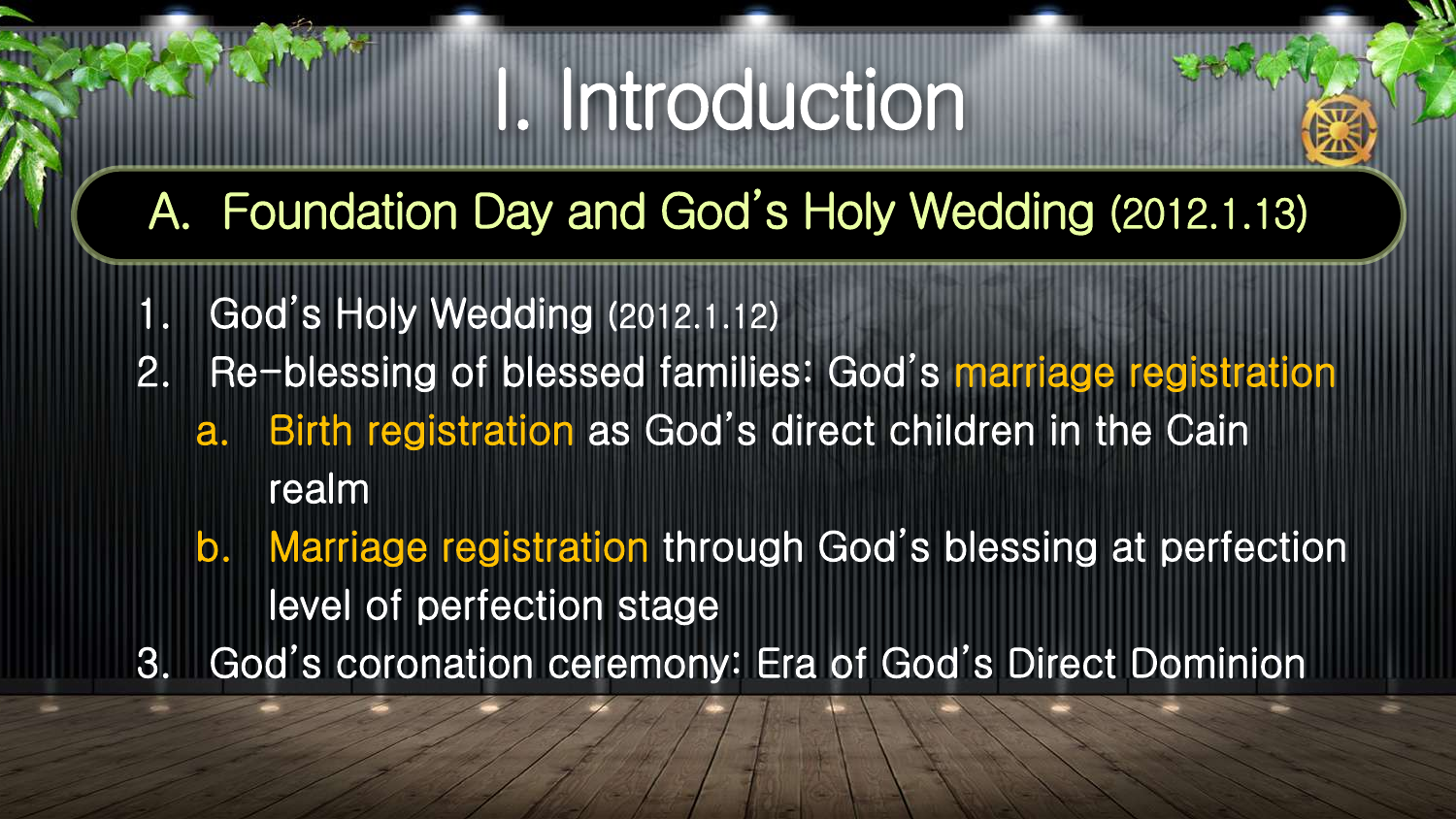## B. Foundation Day and Free Ideal World

- 1. Holy Wedding of God of Night and Day: Trinity as the united being of ODU Action
- 2. Coronation Ceremony of God of Night and Day: Coronation Ceremony of TP of HEH
- 3. God's Abel-type Heavenly family: Four position foundation, 4D Registration
- 4. God's Cain-type Heavenly family: Four position foundation, 4D Registration 5. Substantial CIG centered on God and TP starts.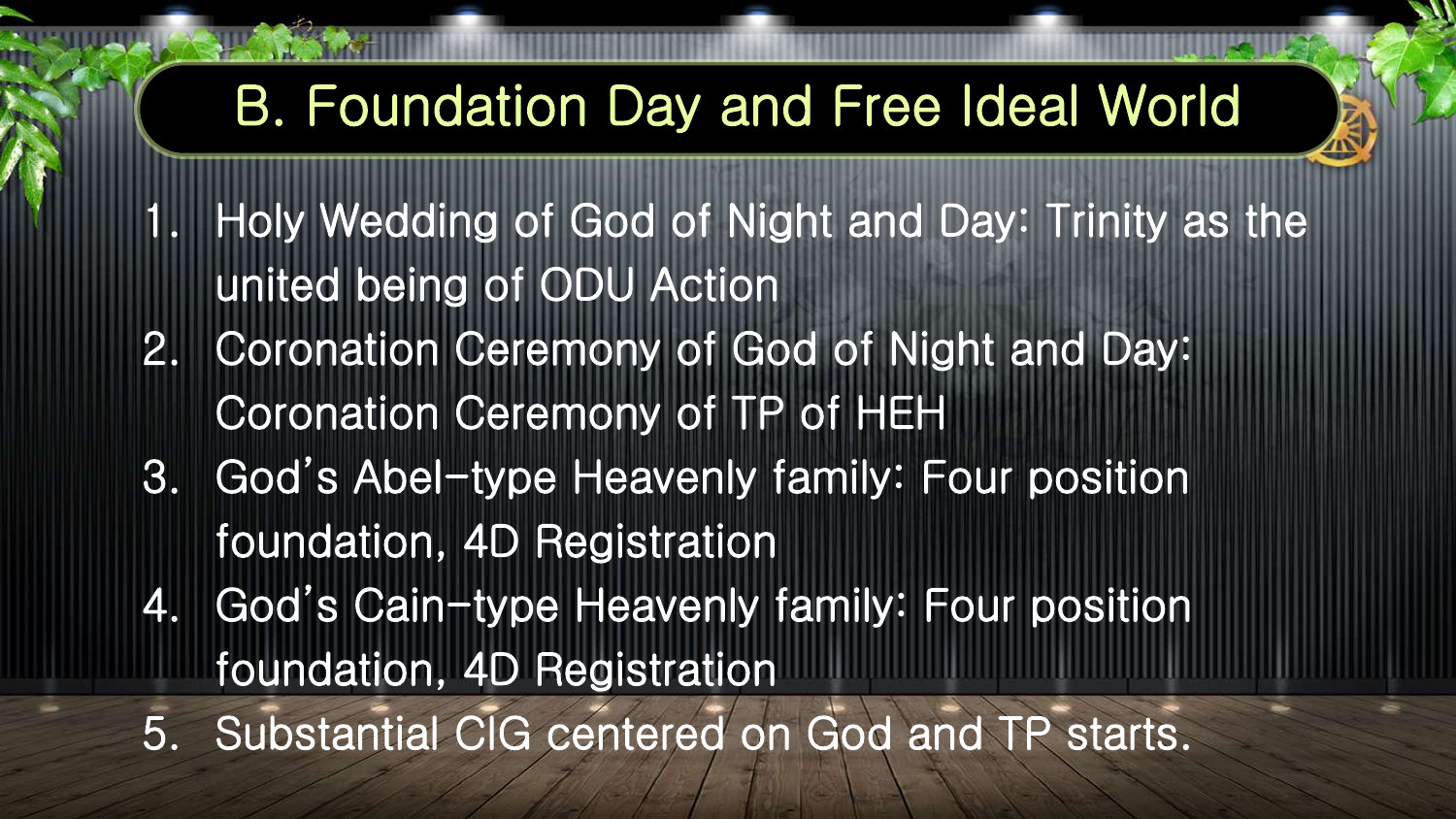- 1. 1<sup>st</sup> Formation Stage Holy Wedding: Holy Wedding of TP (1960.3.16)
- 2. 2<sup>nd</sup> Formation Stage Holy Wedding: Holy Wedding of Parents of Heaven and Earth (2003.1.6) 3. 3 3<sup>rd</sup> Completion Stage Holy Wedding: Holy Wedding of TP of HEH(2012.1.13)

## II. God's Holy Wedding: Holy Wedding of TP of HEH A. Stages of God's Holy Wedding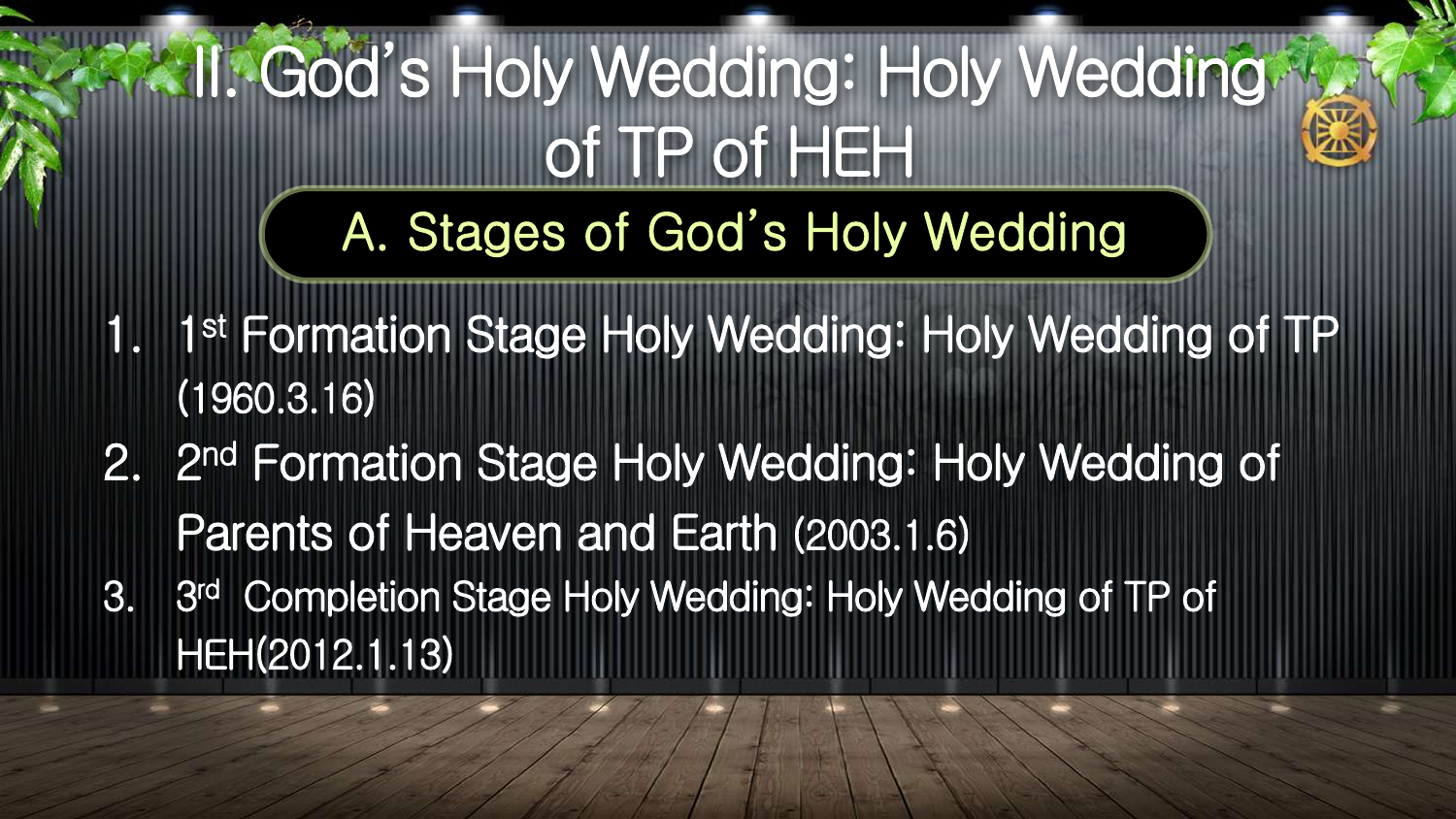1. TF: Substantial being of God as God's divine representative (Lunar 1960.3.1) 2. TM: Recreation of TF, the substantial being of God 3. TF and TM: Vertical relationship, Gyeongbae (O) 4. Core of vertical relationship: AF, AL, AO 5. Way of TM: Way of achieving oneness with TF

## B. Holy Wedding of TP: 1<sup>st</sup> Formation Stage Holy Wedding (1960)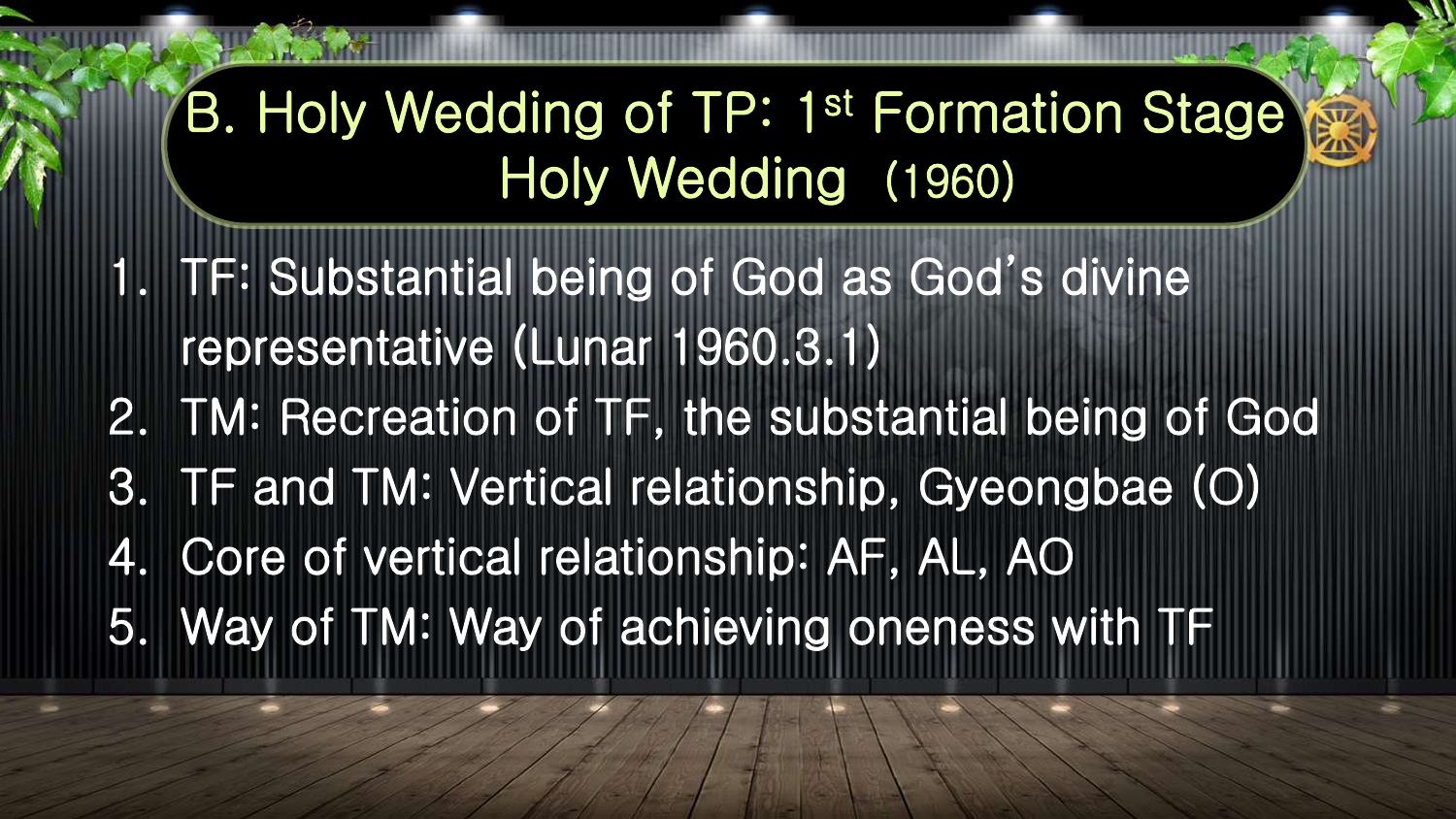- 1. TF: Substantial being of God as God's divine representative 2. Course of TM: Side(1991), equal position(1999), same position (2000)
- 3. TF and TM: Oneness of TF and TM, Gyeongbae (X)
- 4. Relationship with God: AF, AO, AL 5. Way of TM: Way of becoming substantial being of

C. Holy Wedding of Parents of Heaven and Earth: 2nd Growth Stage Holy Wedding (2003)

God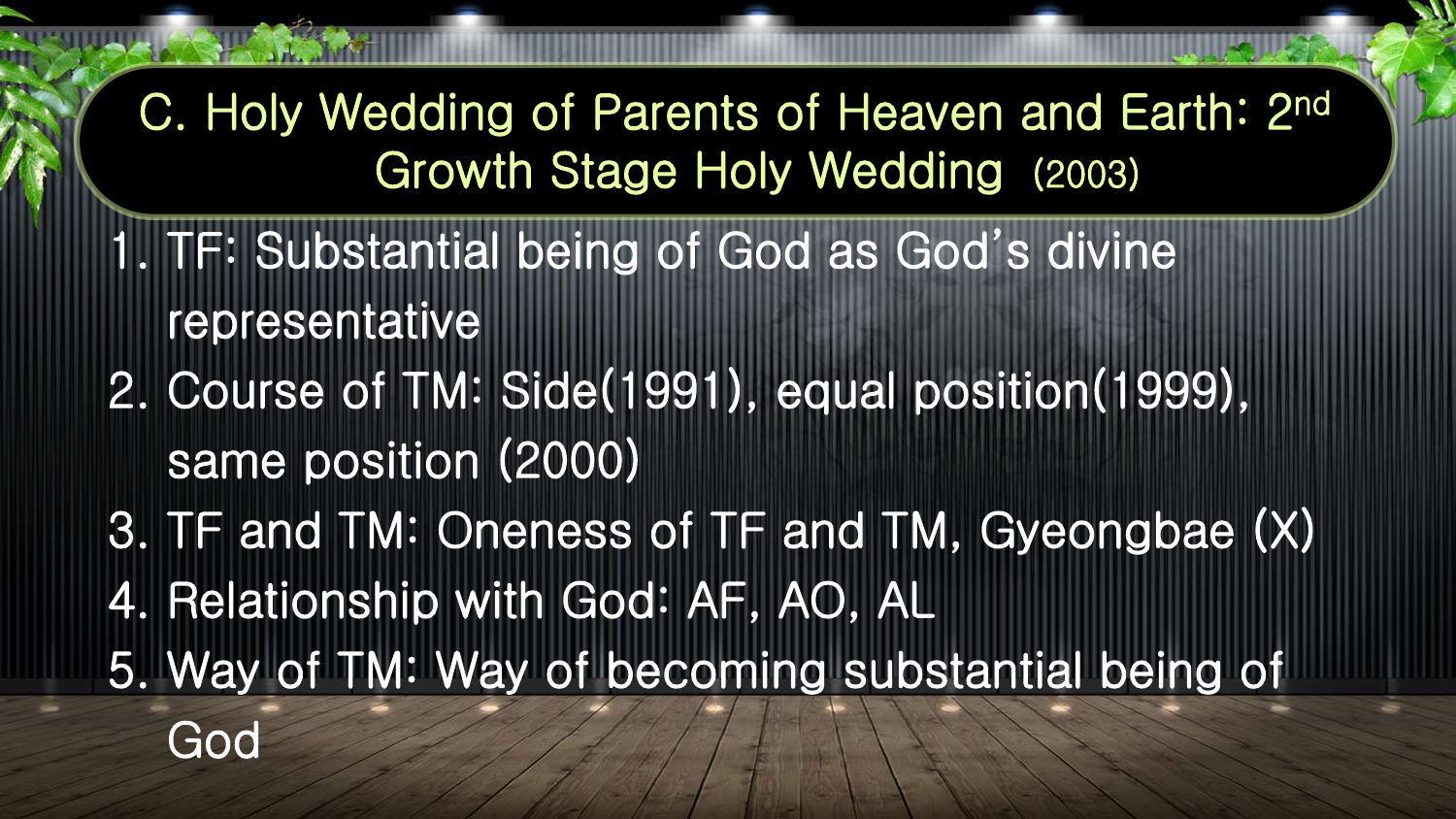1. TF: As God's divine rep., God's substantial being 2. TM: As God's divine rep., God's substantial being 3. TF and TM: Independent character that represents God's one character (2012.3.4) 4. God, TF, TM: United being of ODU, substantial Trinity 5. God of Night (Origin) + God of Day (Division) = God of Night and Day (Union) D. Holy Wedding of TP of HEH: 3 rd Completion Stage Holy Wedding (2013)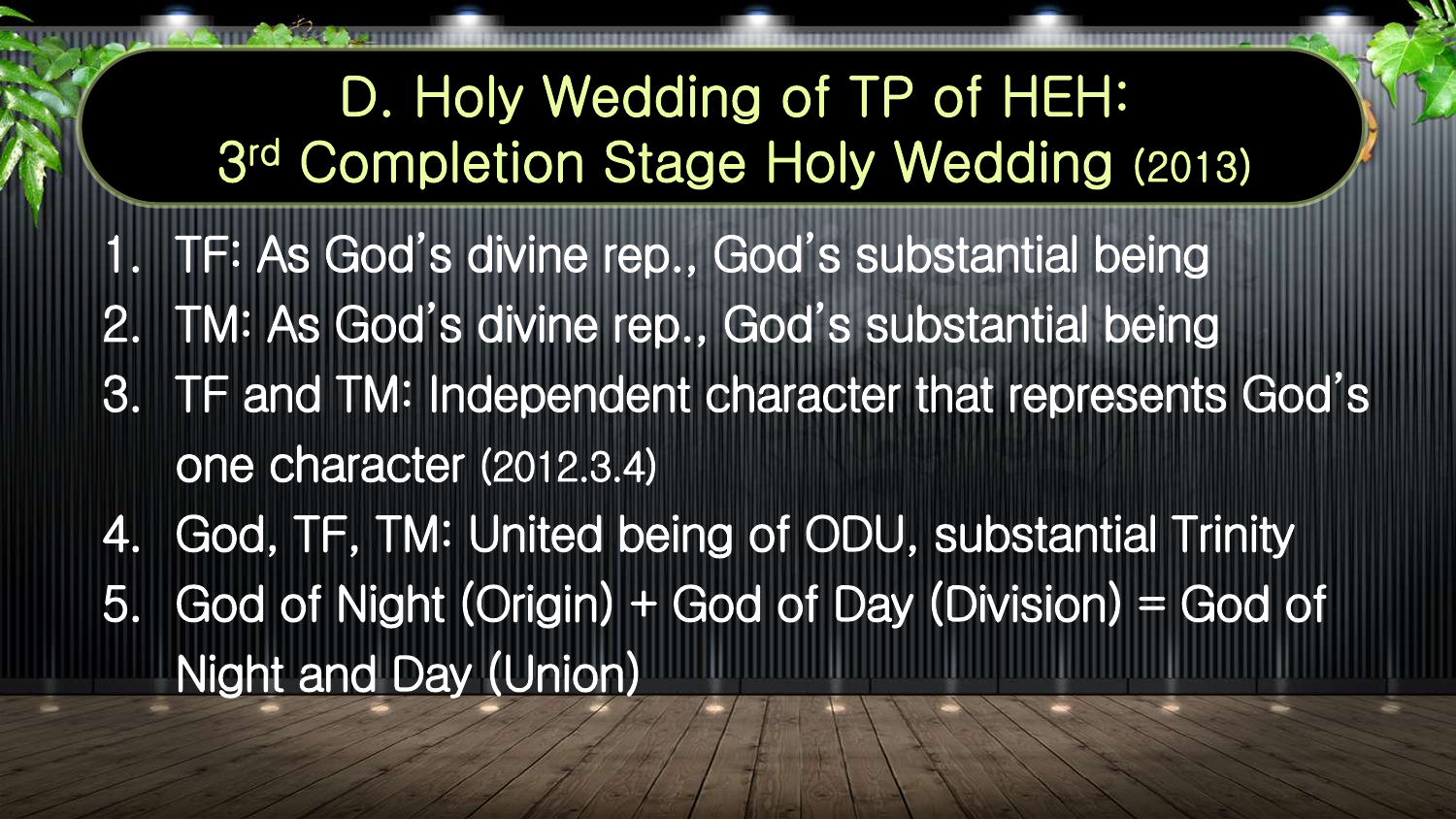## E. Diagram of God's Holy Wedding (ODU Action)





TP Holy Wedding Holy Wedding of Parents of Holy Wedding of TP of HEH Heaven and Earth

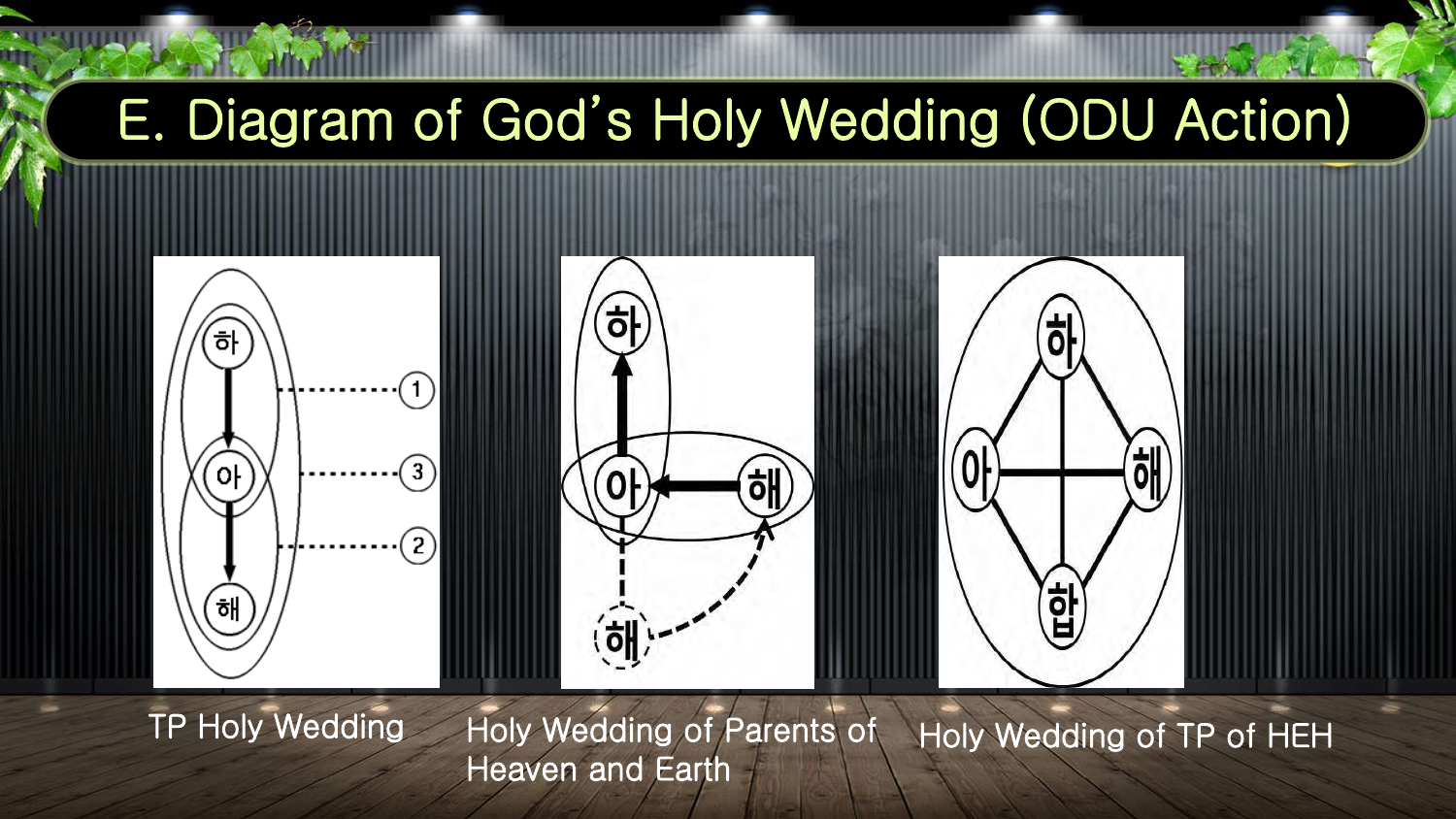1. TP's direct children (1960) 2. TP of HE's direct children (2003) 3. TP of HEH's direct children (2013) 4. Through God's blessing, born as God's Abel-type direct children. 5. The place of God's blessing is blessing is at perfection level of perfection stage.

# III. God's Holy Wedding and Heavenly Family.

 A. Completion of Abel-type Heavenly family (Four position foundation)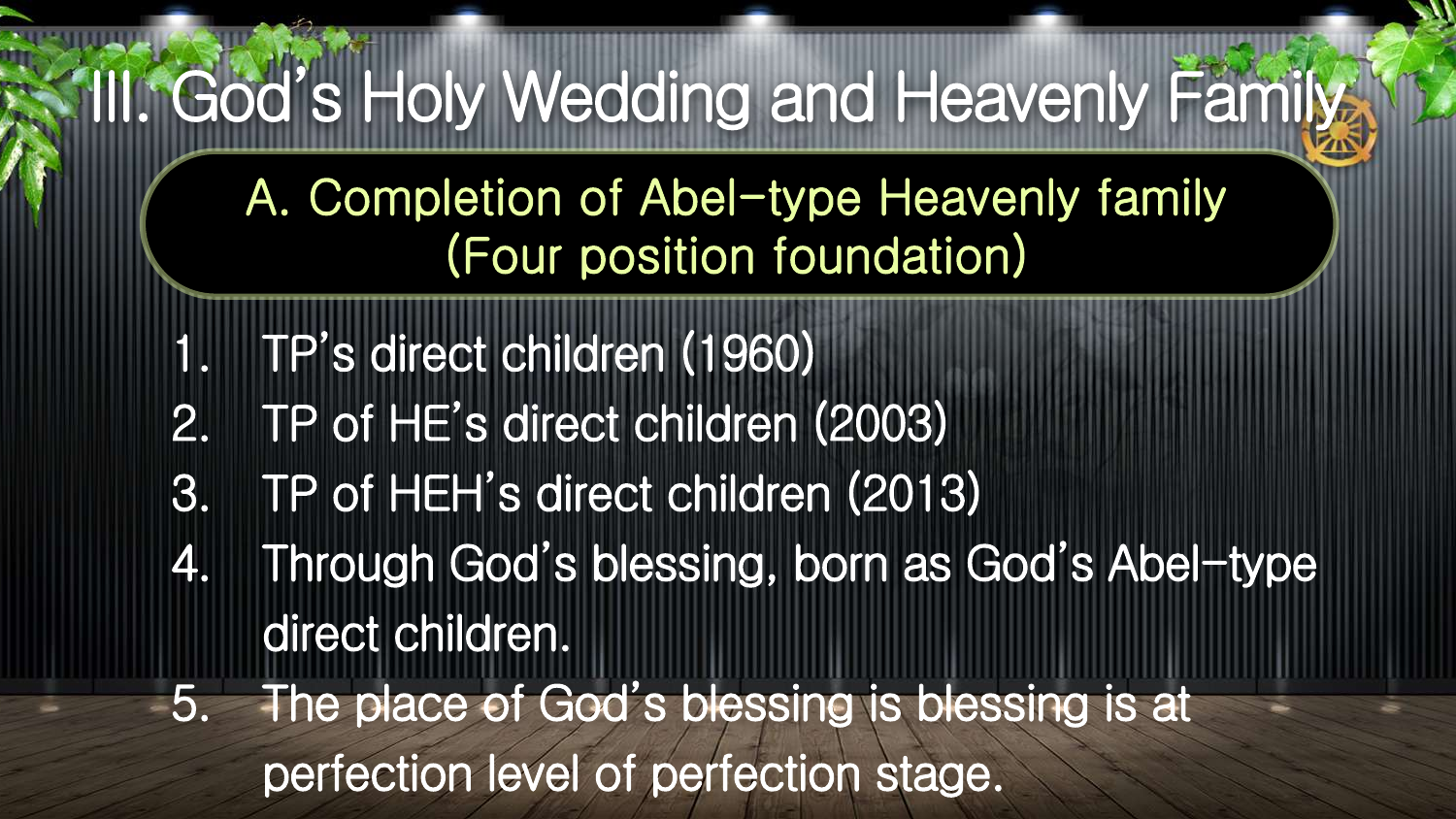## B. Completion of Cain-type Heavenly family (Four position foundation)

- 1. TP's children(19060-2003): Church-level, national-level blessing
- 2. TP of HE's children(2003-2013.1.3): World-level, cosmic-level blessing
- 3. TP of HEH's children(2013.1.13-): Re-blessing (God's blessing)
- 4. Through God's blessing, born as Cain-type direct children.
- 5. Place of God's blessing is at perfection level of perfection stage.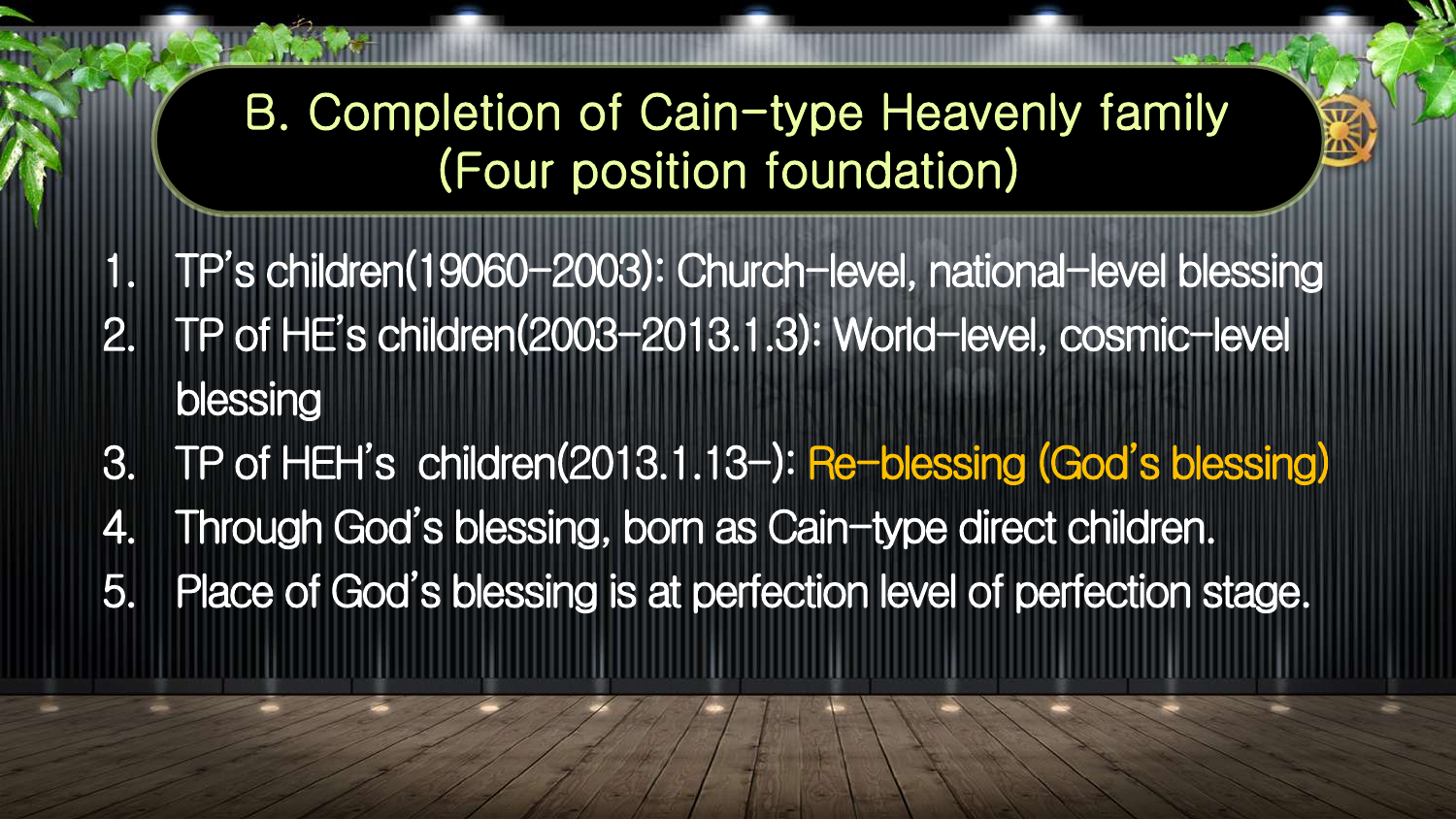- 1. Blessing of BF 1<sup>st</sup> gen. (From 1960): Church-level registration
- 2. Restoration Blessing (From 2000.9.26): National-level registration, mission field assignment
- 3. Revolution of True Heart and True Liberation and True Complete Freedom CIG Registration Blessing (2003-2004): World-level registration(PW) 4. TP 1014 Cosmic Blessing (2009-2013): Cosmic-level registration (SW) 5. Foundation Day Re-blessing (2013): Register as God's Abel-type direct children through God's blessing



## C. Stages of blessing and registration of Caintype Heavenly family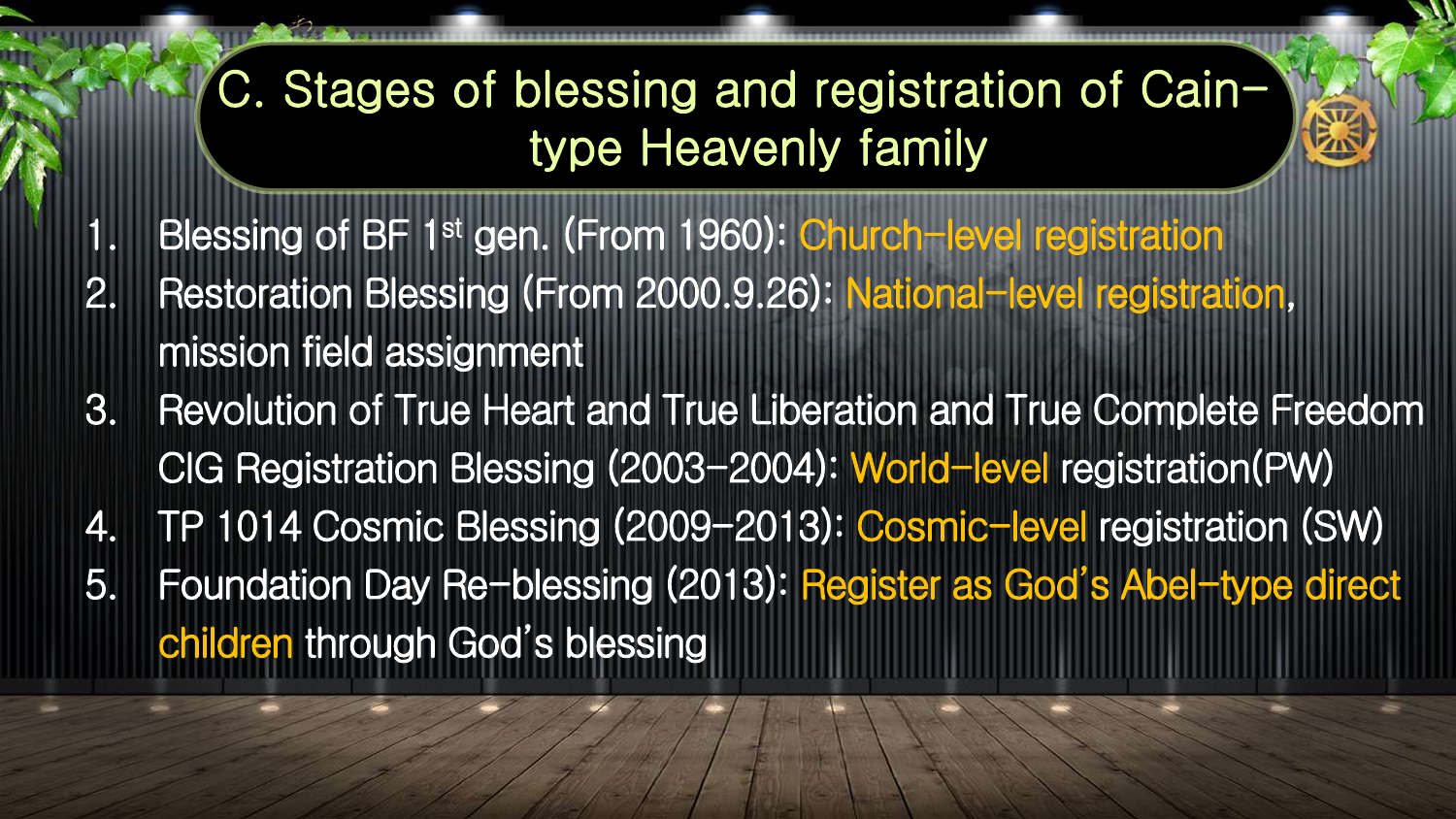## D. CIG and Pal Jeong Shik

1. CIG: Nation where two people became one 2. Who are the two people a. Individual level-family level-tribal level-peoples level b. National level-world level-cosmic level- God

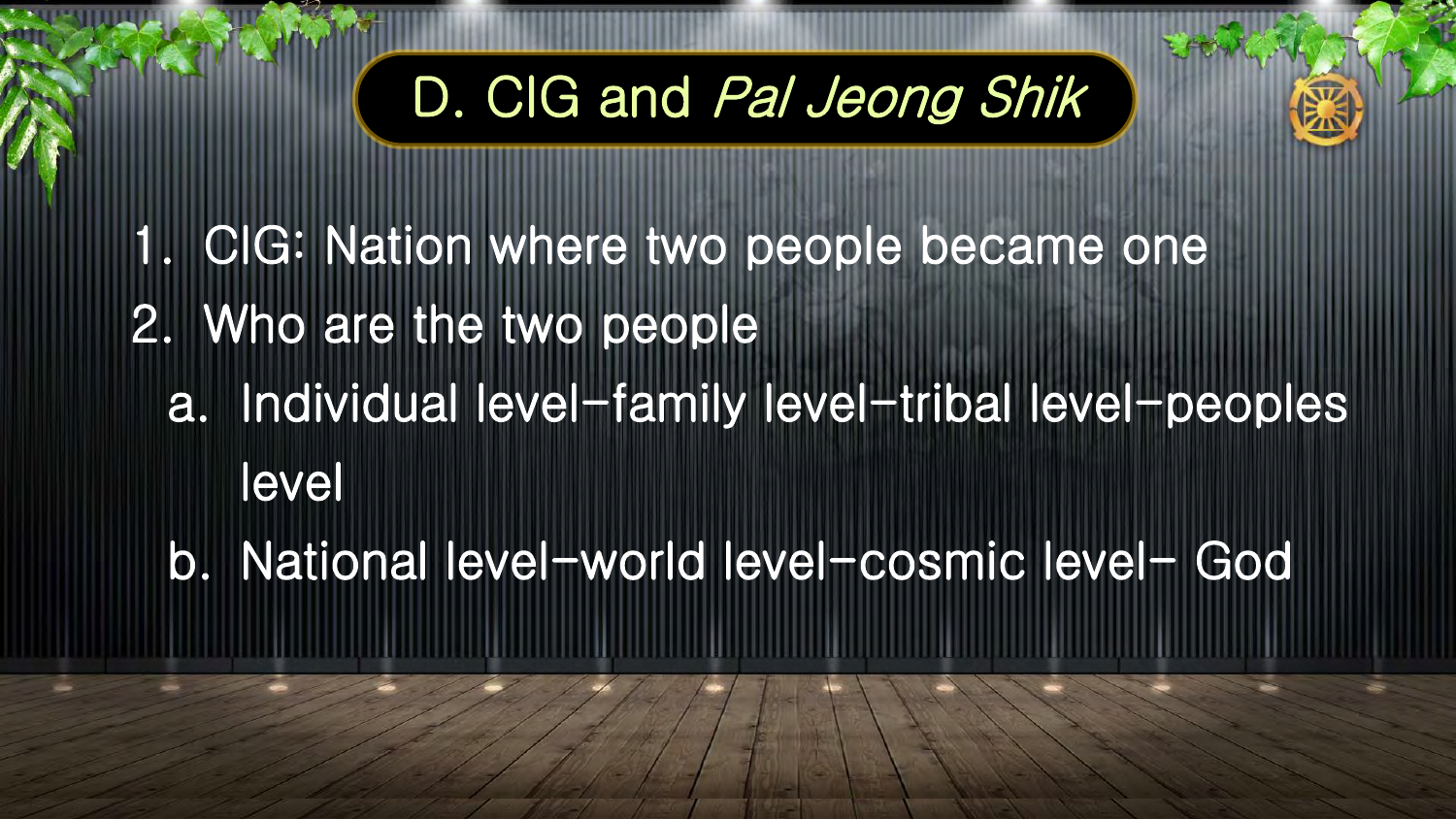2. What is Pal Jeong Sik a.Vertical 8 stages: Servant of servant, servant, adopted son, step son, real son, mother, father, God b. Horizontal 8 stages: Individual, family, clan, people, nation, world, cosmos, God 3. God's Holy Wedding: God completed on the 8 vertical stages and 8 horizontal stages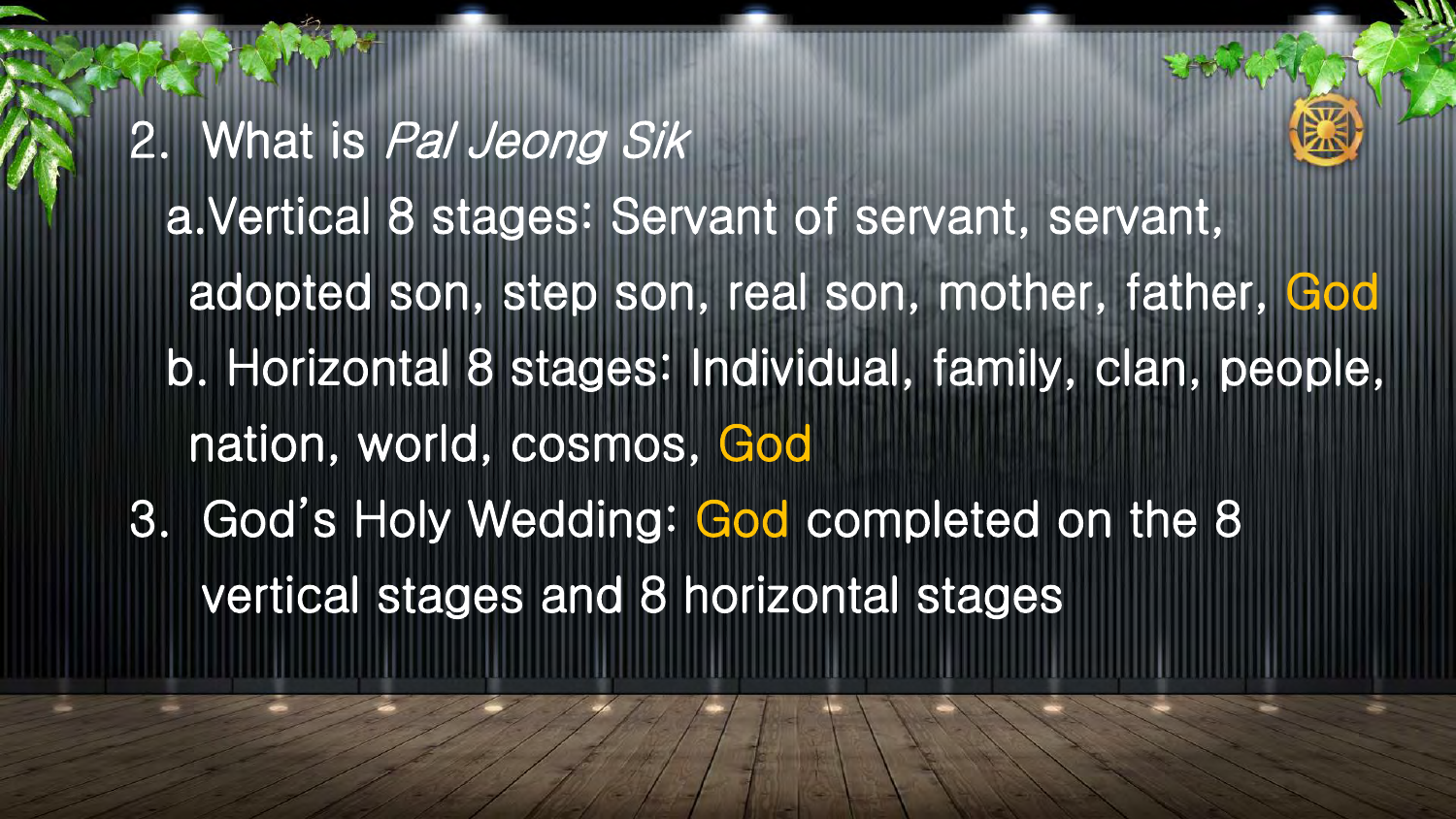## E. Holy Wedding of God and Pal Jeong Sik

- 1. Church-level blessing: Individual, family, tribe, people level registration blessing  $(1-4$  stages)
- 2. National-level blessing: National level registration blessing (5 stages)
- 3. World-level blessing: World-level registration blessing (6 stages)
- 4. Cosmic blessing: Cosmic-level registration blessing (7 stages)
- 5. God's blessing: Blessing registering as God's Cain-type direct children (8 stages)

I



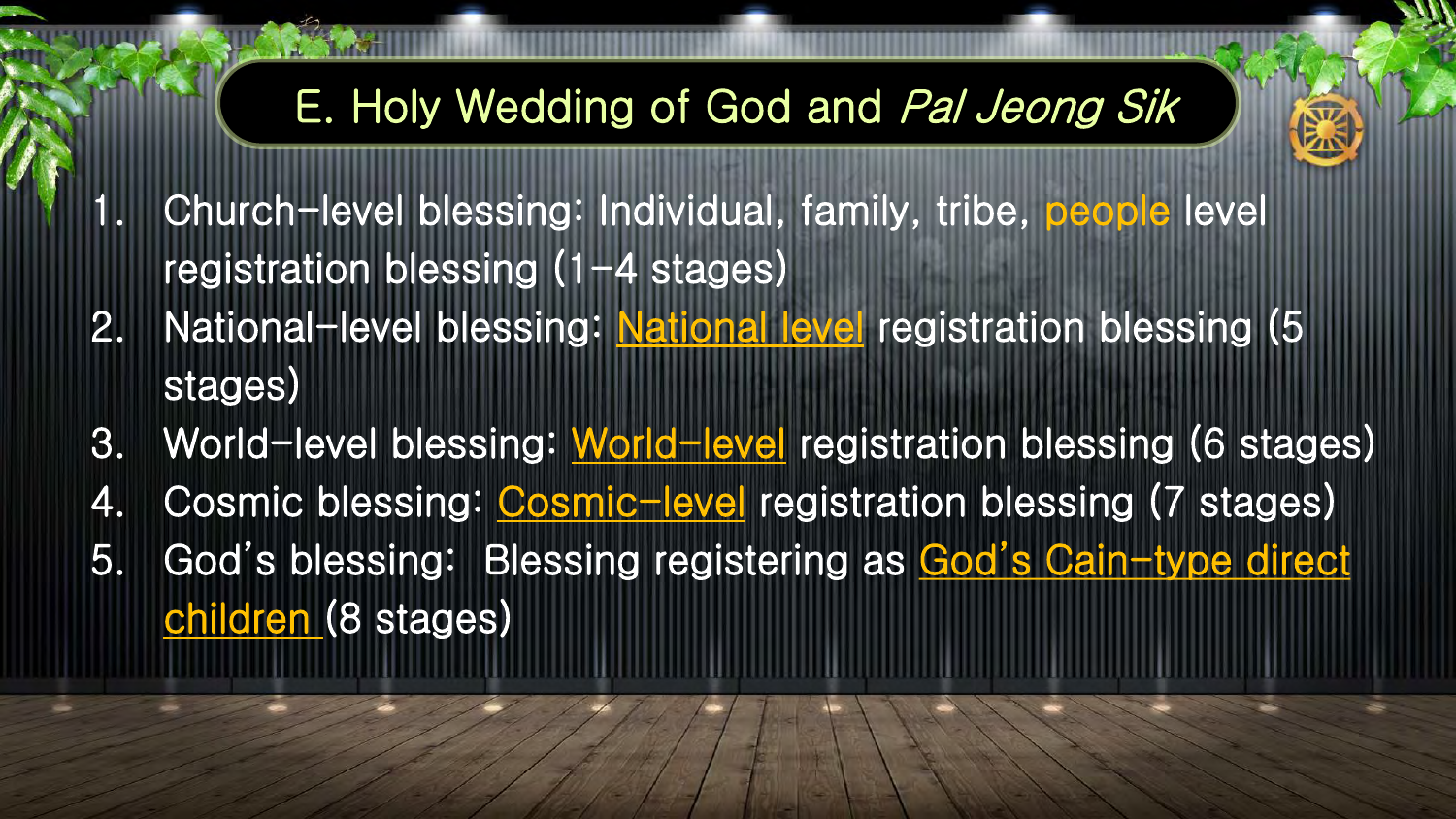## IV. God's Holy Wedding and Proclamation of 4D Registration

## A. Meaning of 4D Registration (HC 2012.4.16)

- 1. 1D Registration: Age of All Things, which is OT Age
- 2. 2D Registration: Age of Children, which is NT Age
- 3. 3D Registration: Age of Parents, which is CT Age
- 4. 4D Registration: Age of God, which is the Age of the Ream of the 4<sup>th</sup> Adam
- 5. 4D Registration: Registration as Heavenly family centered on God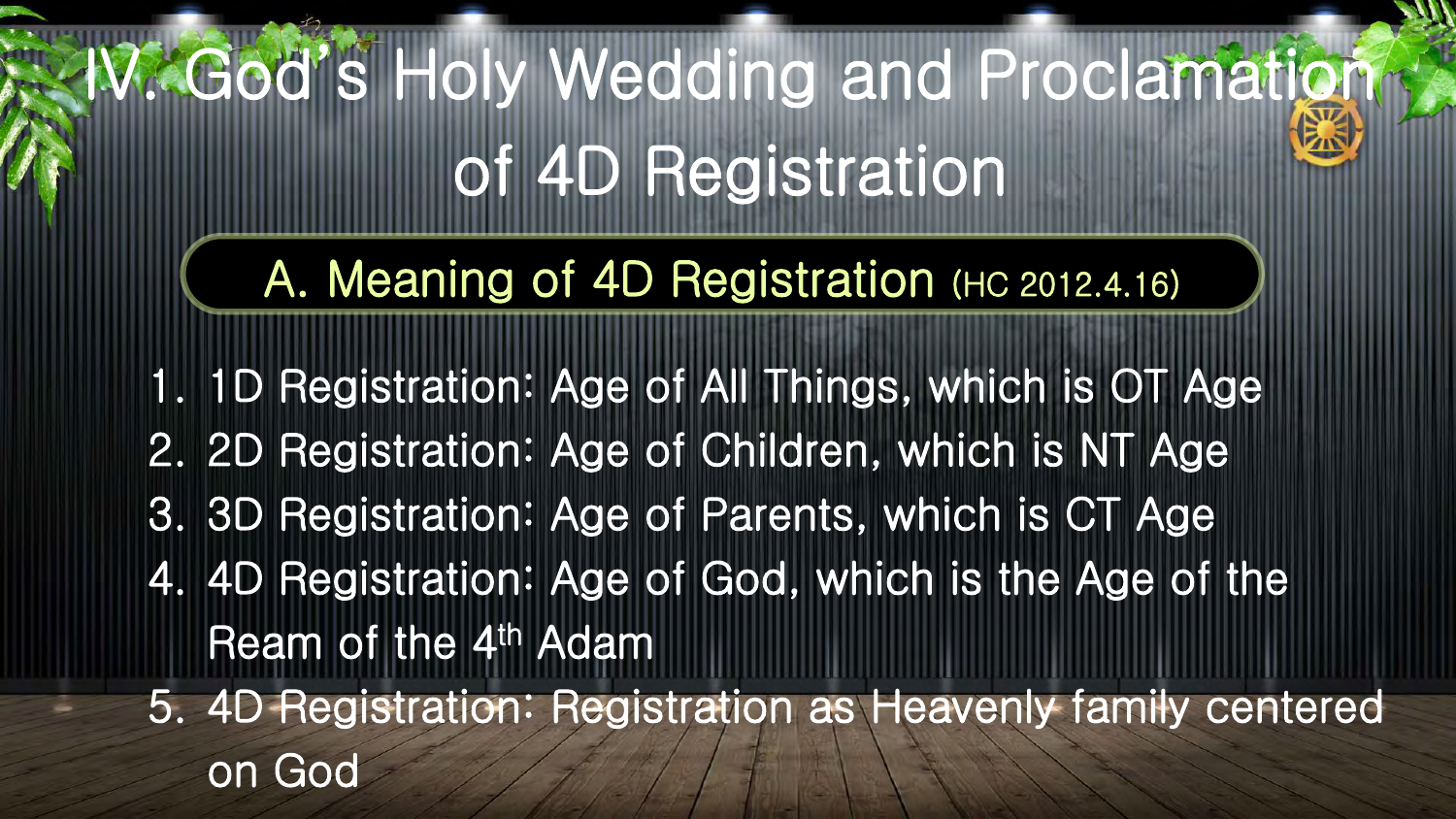- 1. Proclamation of perfected being who has achieved completion, unification, and oneness (HC 2010.5.15)
- 2. Proclamation of Completion of Restoration and Sunghwa ceremony (HC 2011.10.14)
- 3. Proclamation of Completion of Oneness between True God and TP (2011.11.17.-18)
- 4. Adam and Eve achieved completion, unification, and oneness. (HC 2012.3.15)
- 5. SMM and HHJ who are the TP, have returned to the place of completion of restoration. (HC 2012.3.22)

## B. History of the Providence toward God's Holy Wedding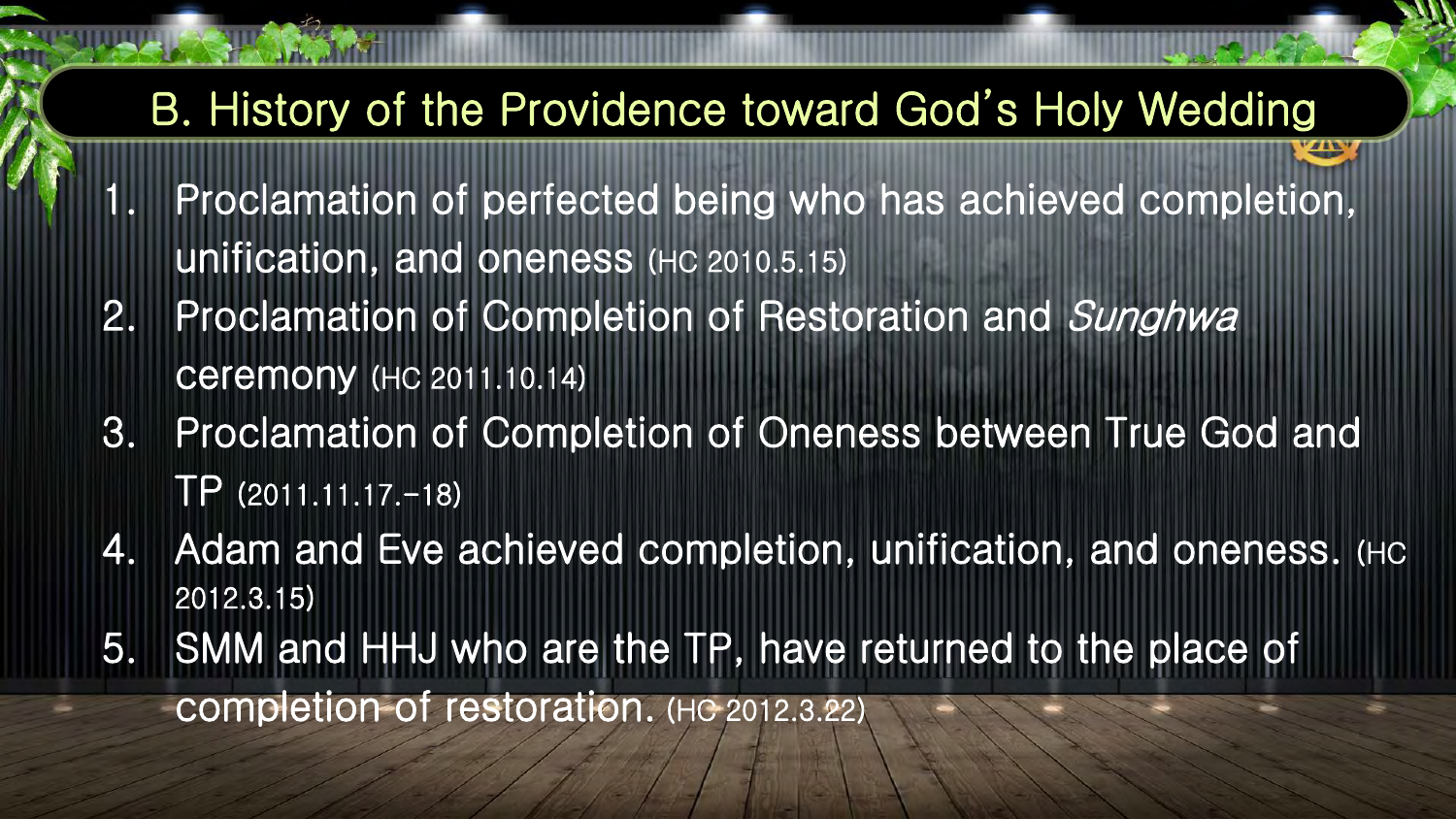## C. Proclamation of 4D Registration (HC 2012.4.16)

- 1. All of TP's responsibilities are finished.
- 2. TP and TP of HEH have completely settled.
- 3. Our family saw completion and perfection. (95% + 5%  $= 100\%)$
- 4. Gookjin-Hyungjin two sons, Cain-Abel became one.
- 5. Bless families achieve completion through TP's 96% responsibility and 4% own responsibility.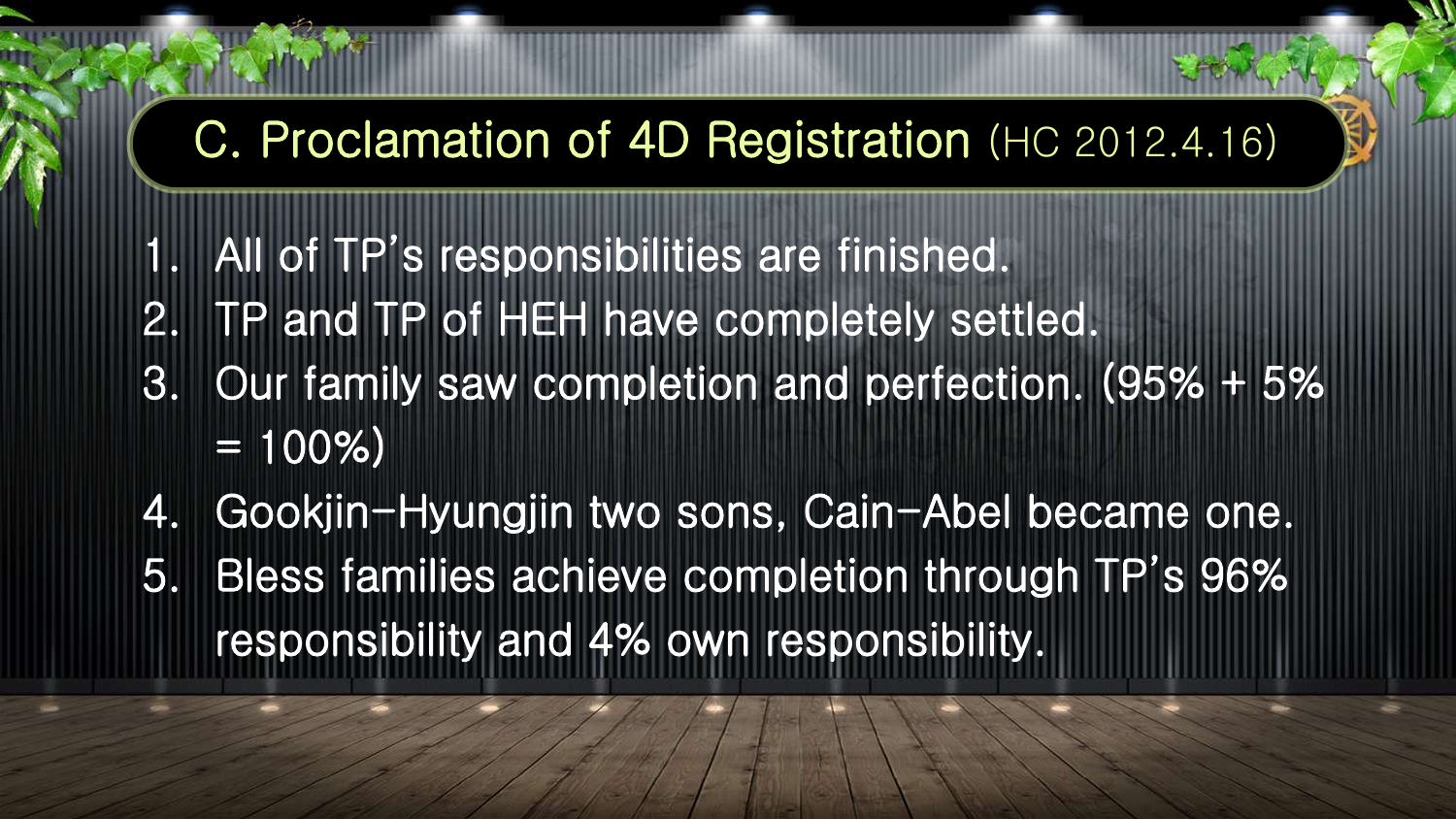## D. Understanding of the Proclamation of 4D Registration using diagram

O

D

U

G

A HITTE

U

D

 $+\alpha$   $\rightarrow$   $-\alpha$ 

M

G

A <del>) (</del> E

 $\mathbf C$ 

Heavenly family and TP of HEH (2003.10.25)

G

A

 $\bigcap$ 

C

E

 $\begin{array}{c} \bullet \\ \bullet \end{array}$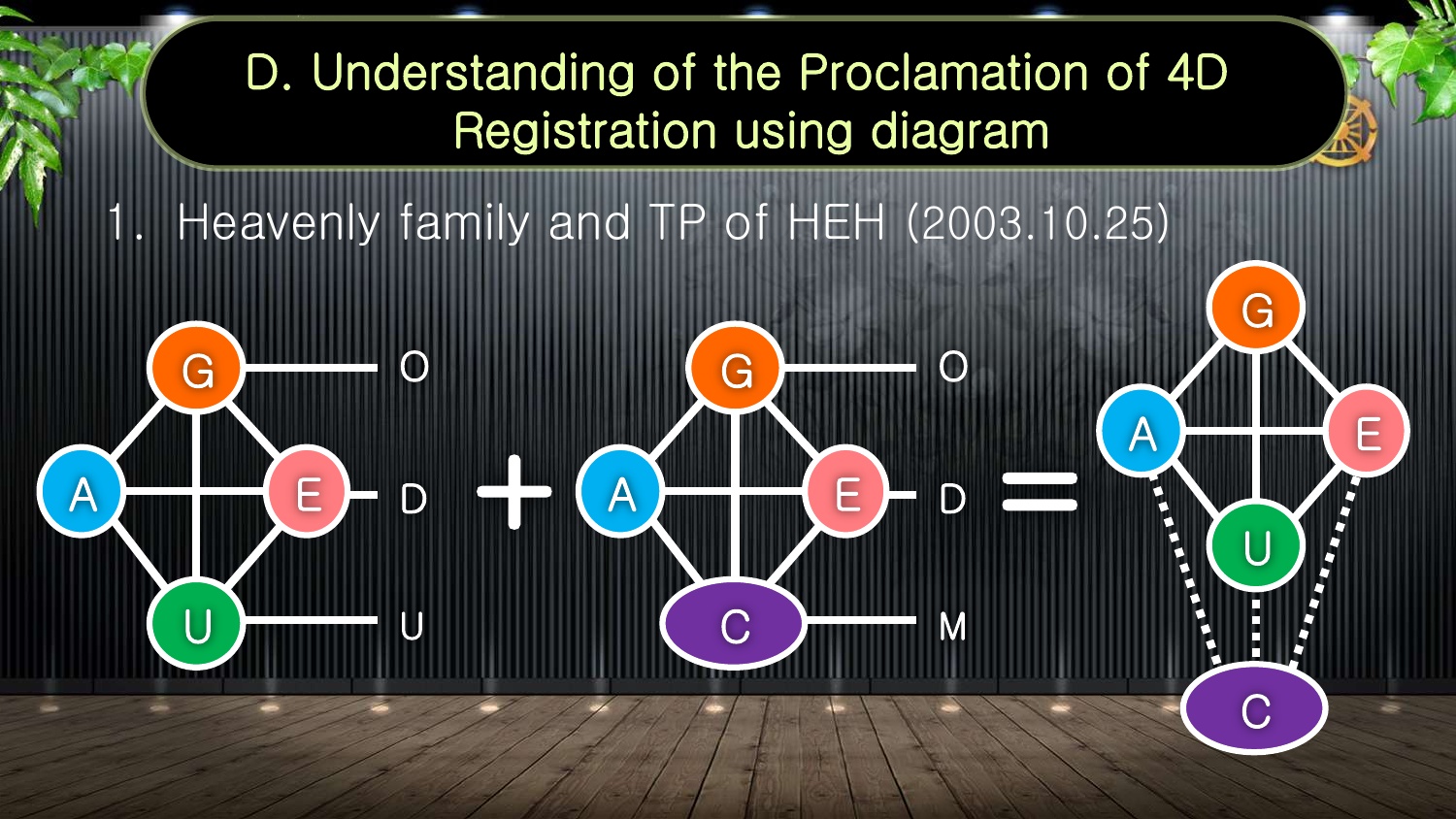

Heavenly Family **Bisk and Heavenly** Family **Blessed family** 

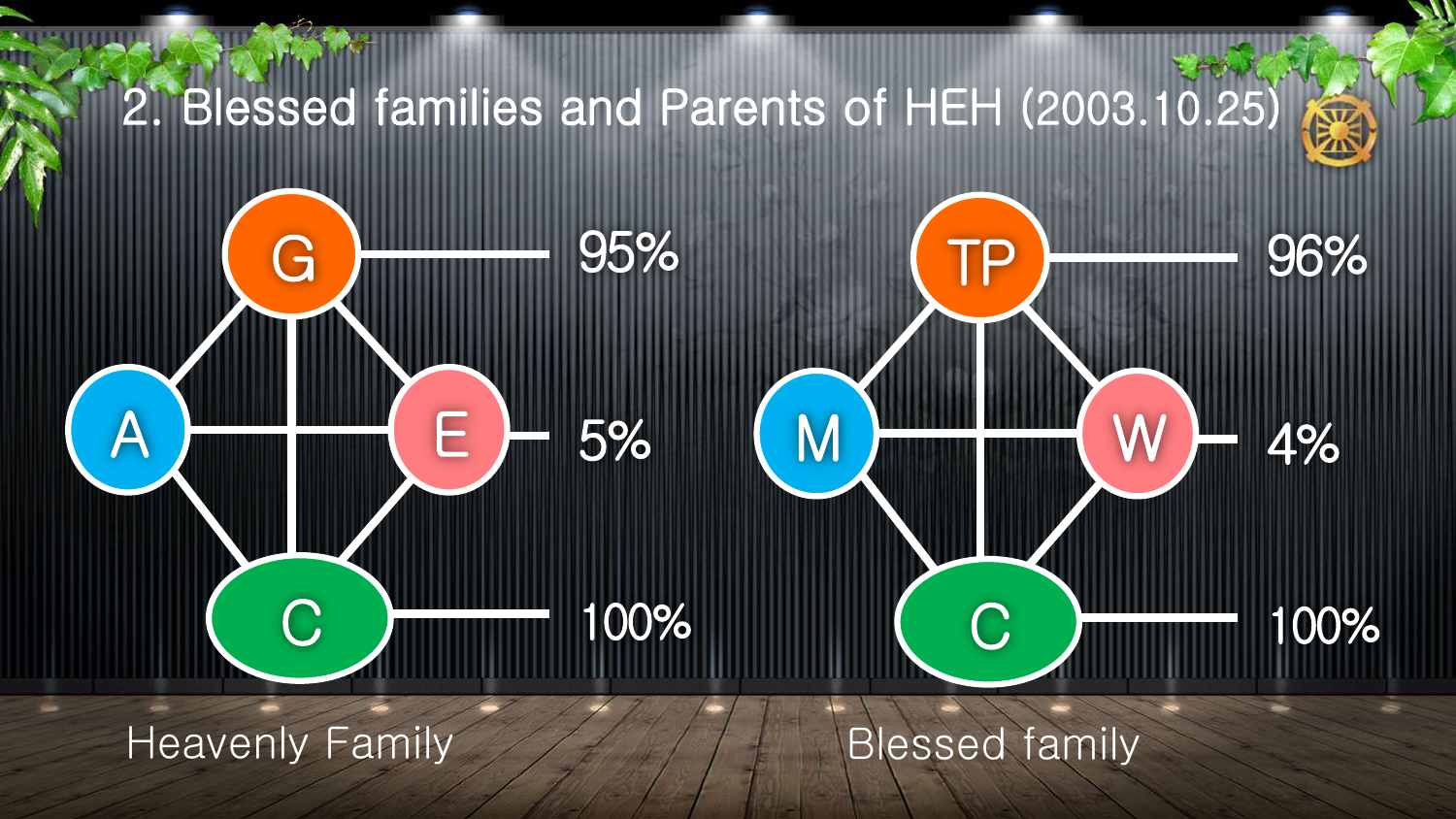# V. Free Ideal World and God's Holy Wedding

- 1. God embodies Adam and Eve
- 2. God meets and marries substantial wife, Eve
- 3. God multiplies direct children and completes Heavenly family.
- 4. Heavenly nation is created through expansion of Heavenly family.

## A. God's purpose of creation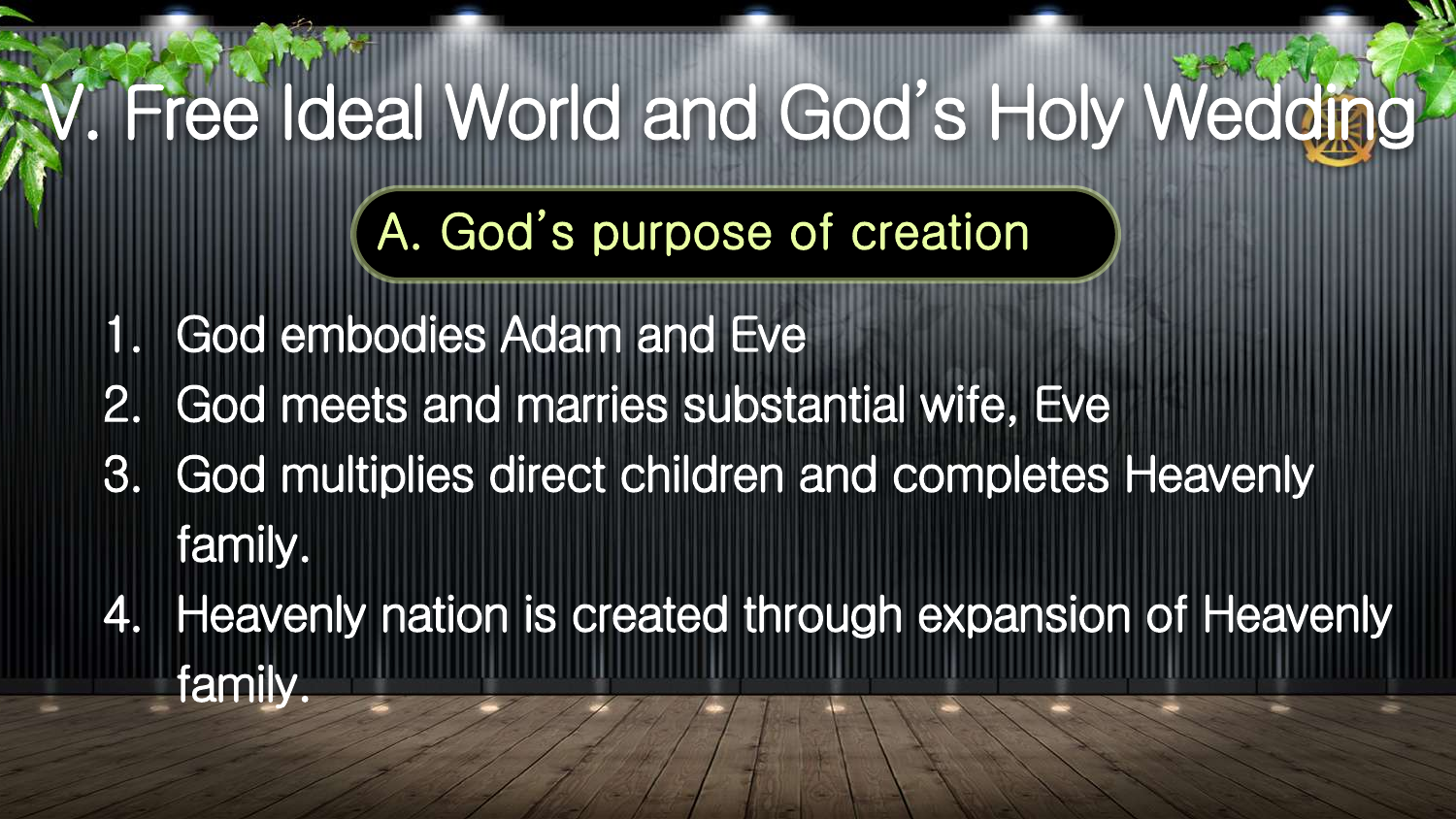1. Age of the Association to connect the SW and PW and Family Pledge 5 (2009.10.8) 2. Age of Association to unite God and human beings in True Love and Family Pledge 8 (2009.10.9) 3. Era of the Association of Parents of Heaven and Earth and CIG Era (2009.10.9) 4. God's Holy Wedding and place of God's blessing

## B. God's Holy Wedding and Era of CIG Association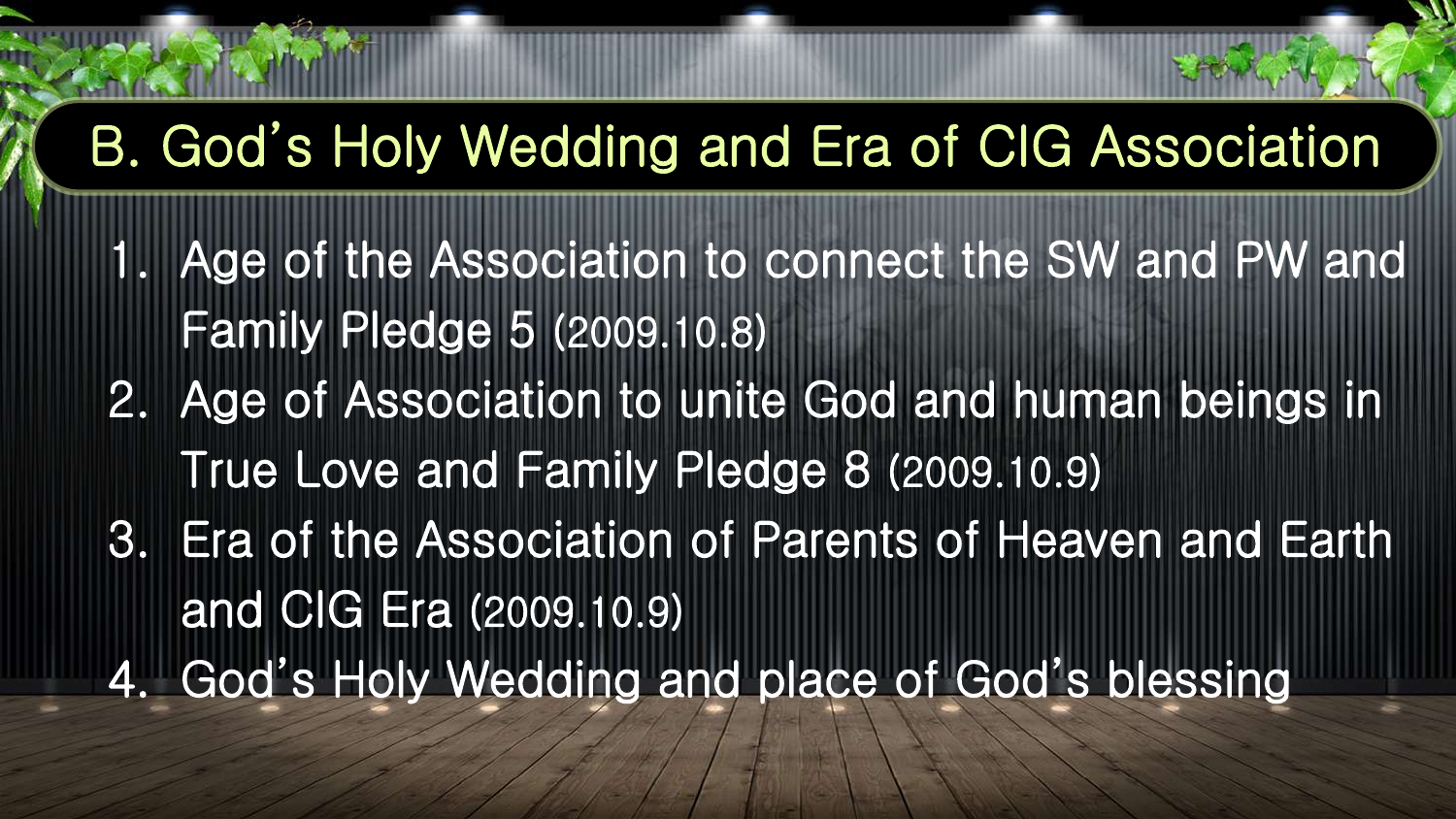- 1. Heavenly nation is created centering on Heavenly family.
- 2. Heavenly family: Heavenly couple, Heavenly parents, Heavenly children
- 3. Heavenly nation: Heavenly family and blessed family are Cain and Abel.
- 4. Heavenly nation: Free Ideal World centered on Heavenly family

C. Heavenly nation in the "Creation Ceremony of Heavenly nation (HC 2012.1.2)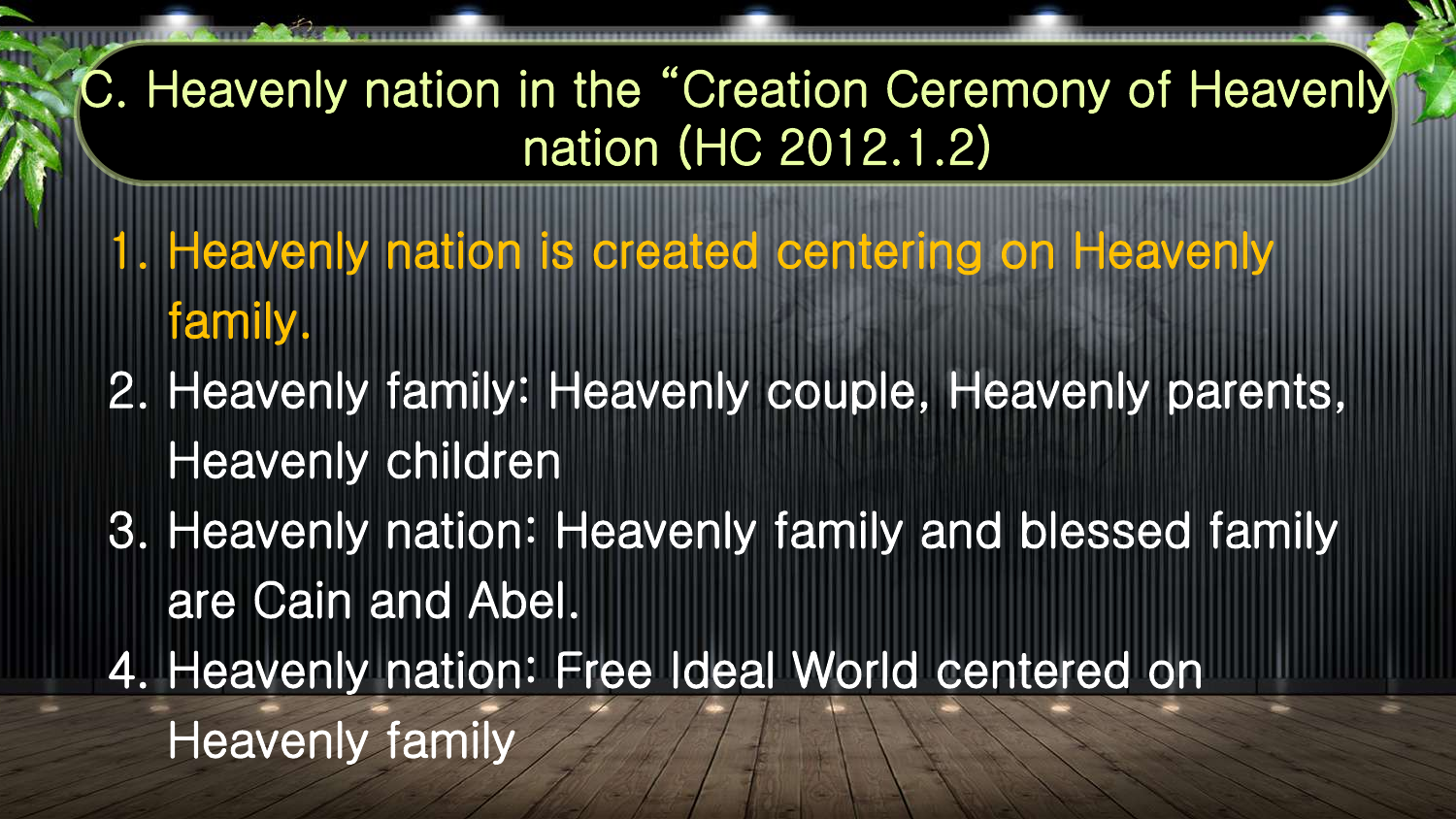## VI. CIG Citizens' Right and Duty A. Clearing the past and new start

- 1. God's homeland: On foundation of 3 great revolutions (431:274, 2004.1.19 evening)
- 2. Clearing the past: Revolution of indemnity, Total/All Life Offering, God=Human(TP and children)+all things
- realm of royal family, Offering and Conversion Ceremony
- 3. New start: Revolution of Conscience, ODP education, inheriting 8 GTTM 4. After blessing: Revolution of heart, 4 position foundation, 3 great kingships, 5. Daily life motto: One tradition, one blood lineage, one resemblance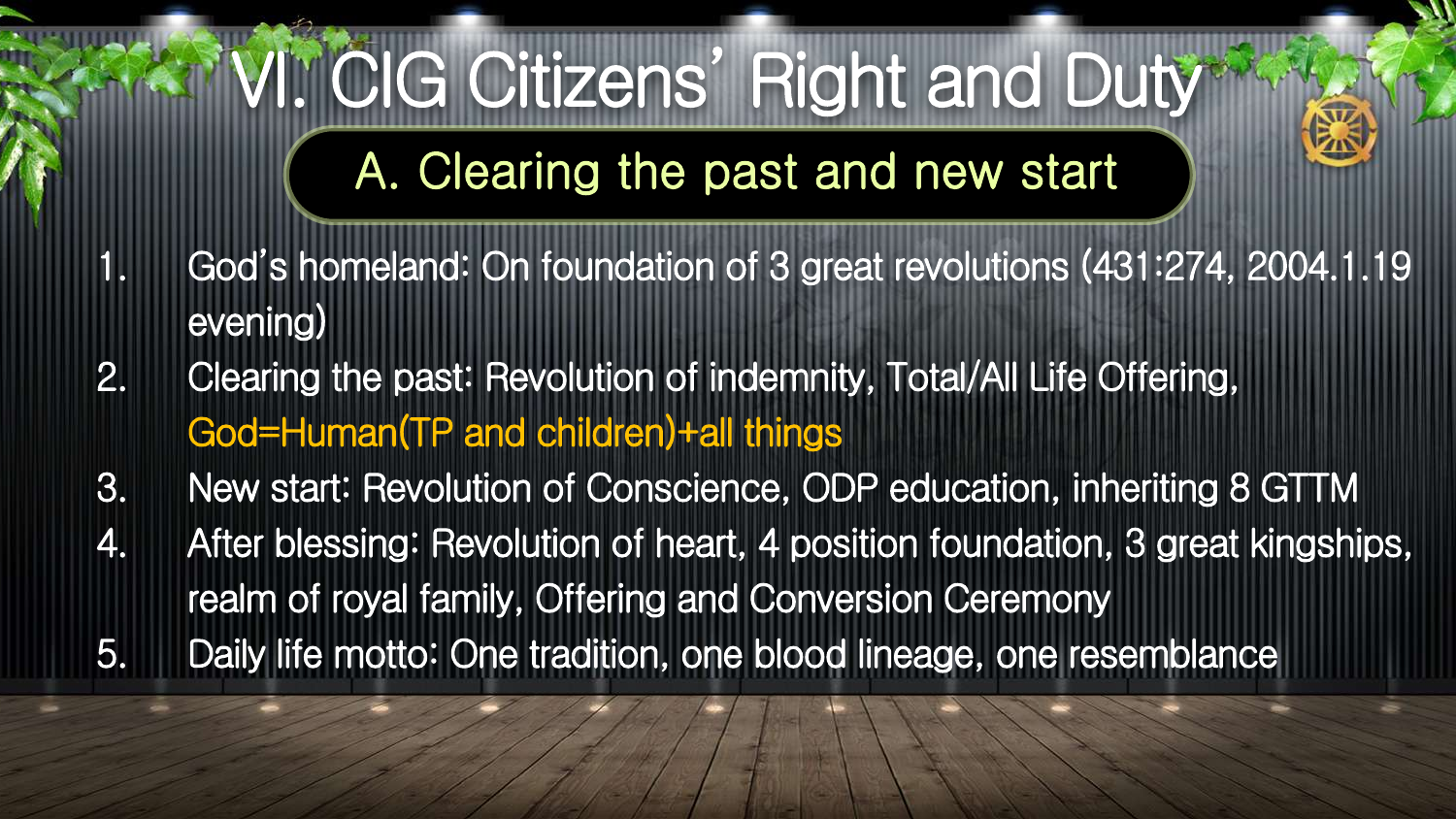- 1. Blessed families complete their 4% responsibility.
- 2. Live centering on Absolute Sex , True Love, Awareness for Others, Absolute Value
- 3. Live centered on prerequisite
- 4. Live doing HDH and write Heavenly Family Daily Report (2001.1.31)



## B. Portion of Responsibility for the completion of family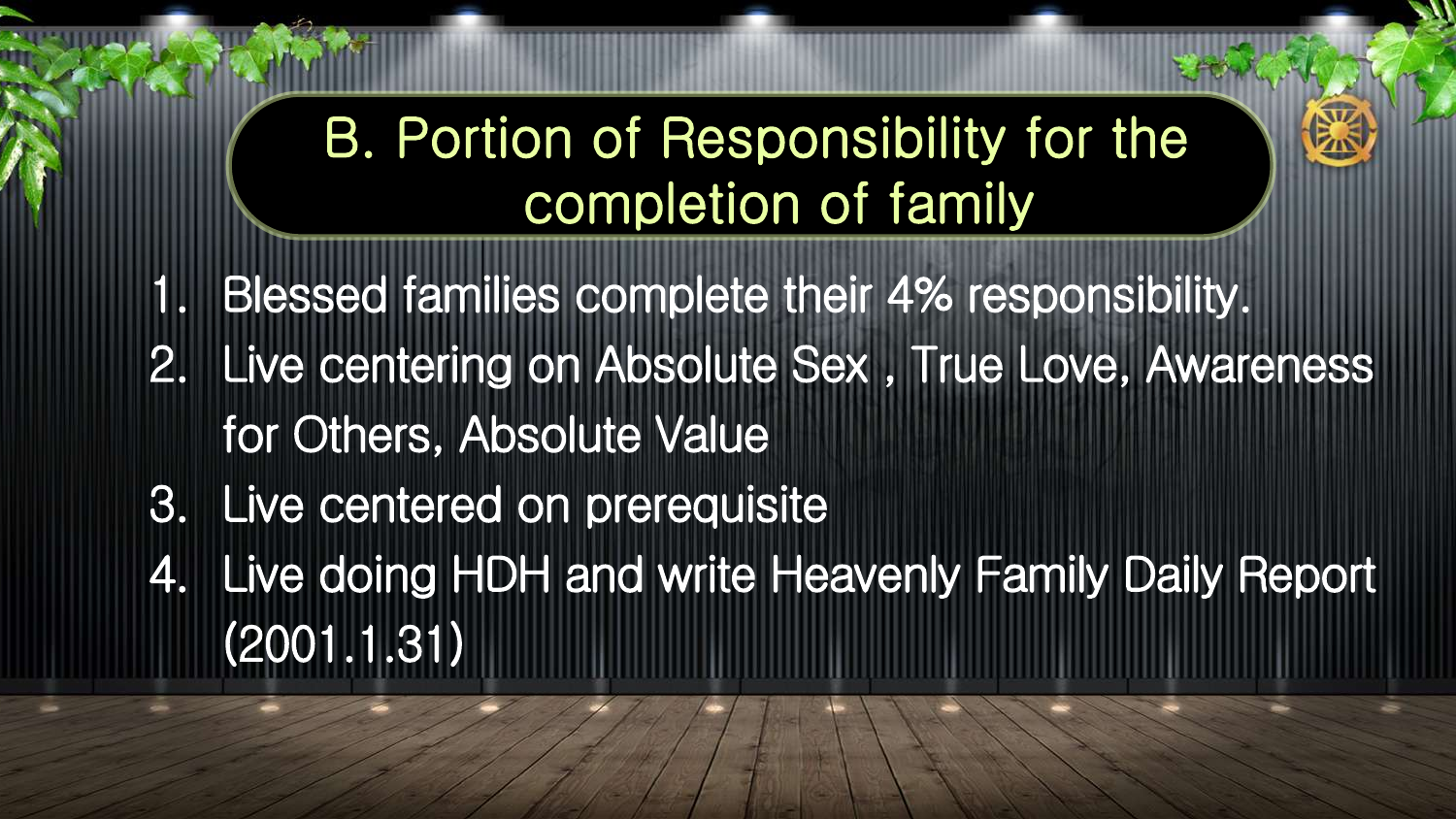## c. Portion of responsibility for Free Ideal World (Kingdom of the Peaceful, Ideal World)

- 1. Completion of ideal family: Go the way of completing the 4 great realms of heart and 3 great kingships
- 2. New tribal Messiah: Go the way of completing the realm of royal family
- a. Tribal messiah activity in PW b. Tribal messiah activity in SW 3. Establish CIG through new tribal messiah Association 4. Strong Korea: Re-create Korea as Adam nation 5. Free Ideal World: Connects to UN Providence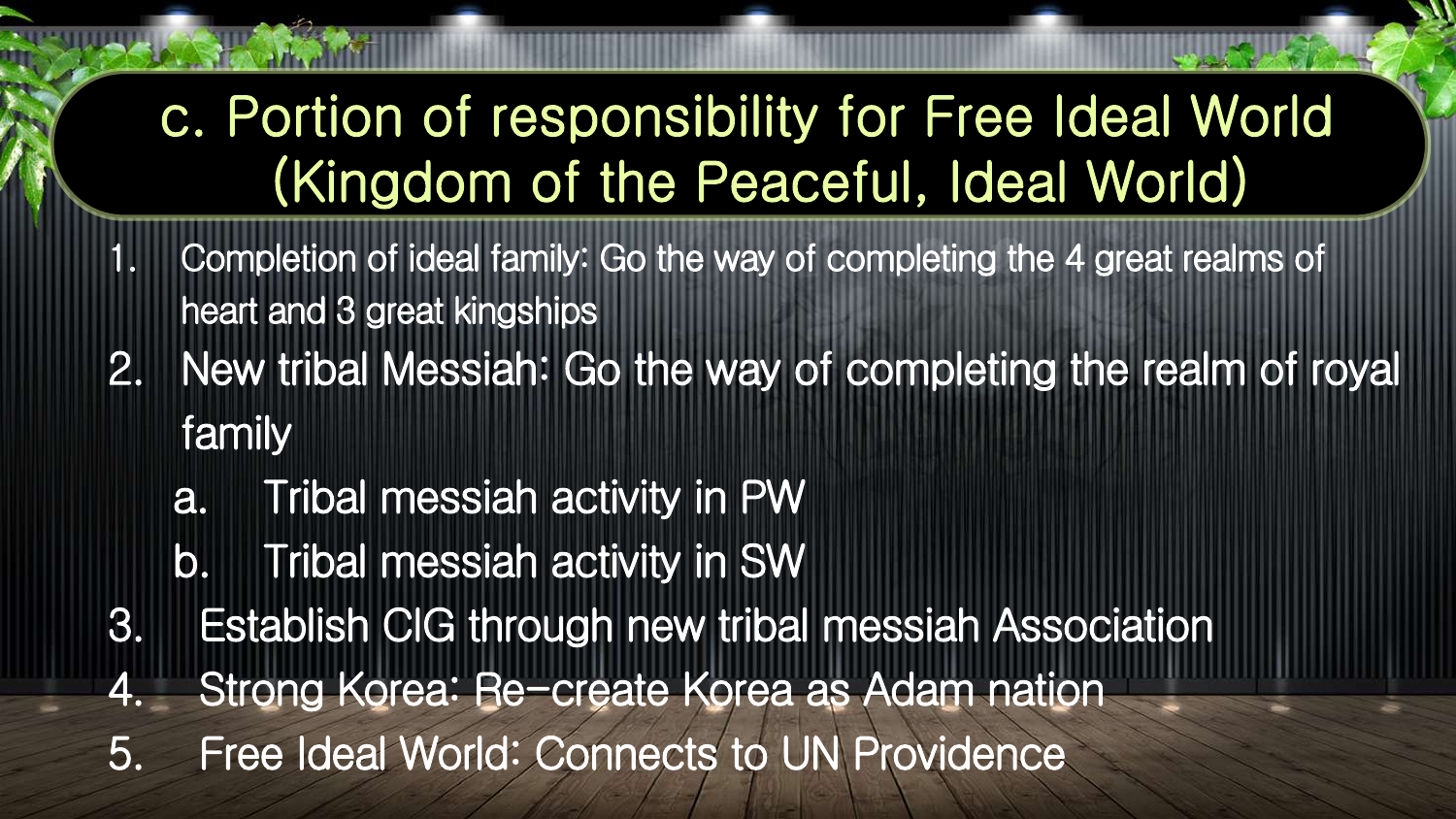# VI. Conclusion

A. Foundation Day and God's Holy Wedding

1. I am God's direct child. 2. I am God's blessed family. 3. I and God's holy temple. 4. God is in me. 5. When God commands, I act.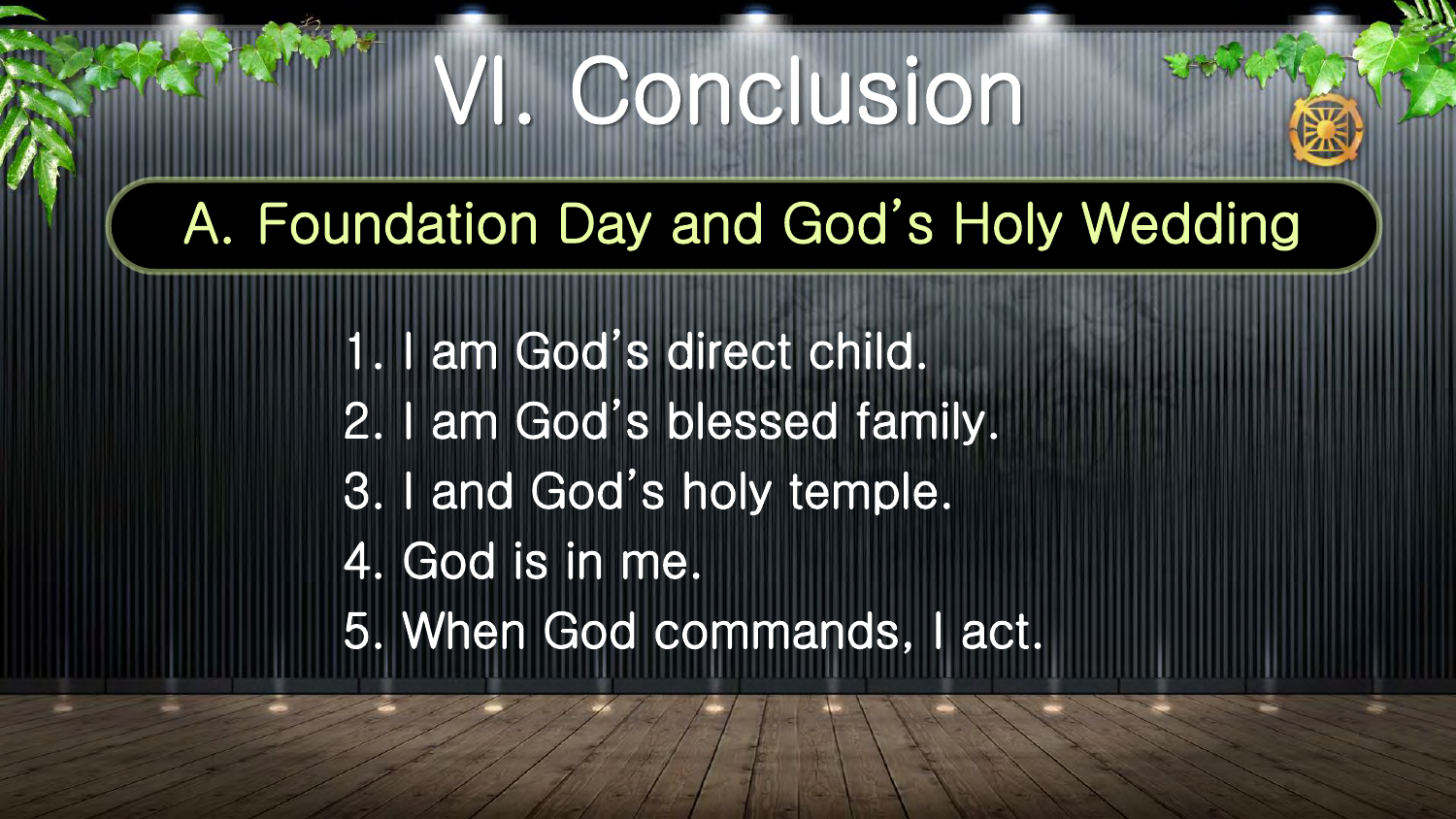- 1. "Believe in True Parents,
- 2. Know True Parents,
- 3. Live together with True Parents,
- 4. Become one with True Family centering on love (oneness True Love), and
- 5. Start life in "Kingdom of Heaven on Earth"

## B. Way that blessed families should go (1997.9.14)